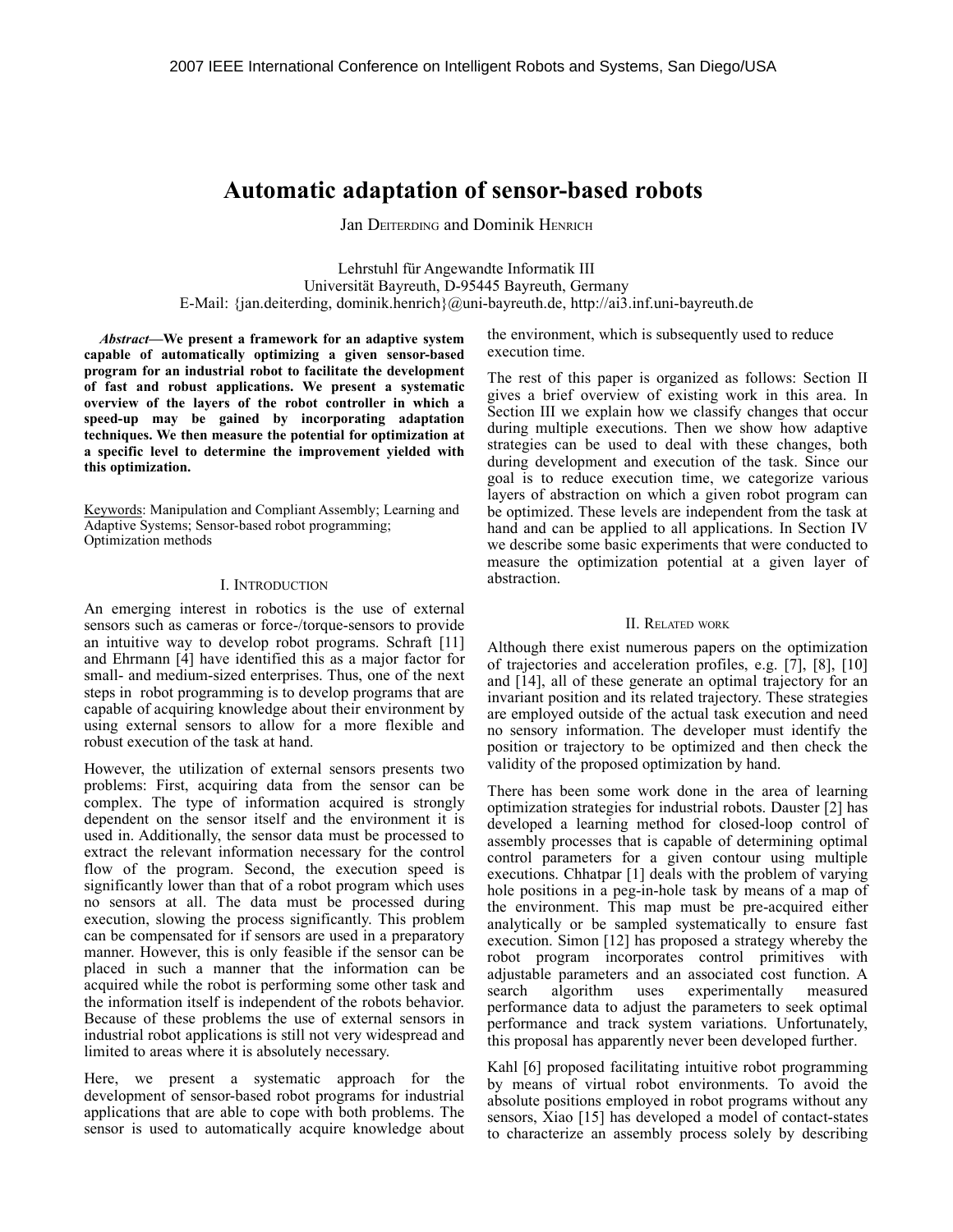the face- and edge-contacts of the objects involved. While this model allows for a very intuitive description of the task, there is neither an optimization strategy involved nor is it clear how the different states can be measured using sensors.

Various approaches such as [3], [5] and [13] employ learning strategies to teach skill primitives to a robot in order to facilitate intuitive robot programming. However, all of these methods are aimed at teaching a skill as flexibly as possible so it can be used in a broad range of situations, but the methods are not geared towards fast execution.

In summary, while various interesting approaches to either optimize sensor-based robot programs or alleviate the task of development exist, all of them focus on a specific task area and are not universally applicable. In this paper we will explain a systematic approach for optimization of adaptive robot programs and show how adaptive strategies can be employed to maximize automation of this optimization process.

### III. OPTIMIZATION OF SENSOR-BASED ROBOT PROGRAMS

The main idea is to reuse knowledge gained in previous executions to carry out the task at hand. Because application in industrial settings is the goal, the task itself will be always the same, but we allow indeterminacies during development and variations between different executions.

In the following, we classify the types of changes that can occur between multiple executions (Section A). In a second step we show how these changes can be accounted for to by employing suitable strategies (Section B). Finally, we show how a given robot program can be optimized with regard to its execution speed using the knowledge gained in previous executions (Section C).

# *A. Workspace changes*

In a first step we classify the changes that a robot should be able to deal with and explain which of these can be covered using sensors. Table 1 shows how these changes can be subdivided into four groups with two characteristics: If the change is caused by the task itself or by abrasion of the environment and if the change can be dealt with in one step or if a continuous adaptation strategy is required.

|                    |    |                          | Origin of change   |                          |  |
|--------------------|----|--------------------------|--------------------|--------------------------|--|
|                    |    |                          | Caused by the task | Caused by abrasion       |  |
| Reaction<br>change | to | One-step<br>adaptation   | Indeterminacies    | <b>Faults and Errors</b> |  |
|                    |    | Continuous<br>adaptation | Variations         | Drifts                   |  |

Table 1. Classification of changes that can occur between two executions of the same program.

Changes that are brought about by the task itself are indeterminacies and variations. The difference between these definitions is that an *indeterminacy* is something we are not aware of at this moment, but once we have learned about it, it will remain constant for a prolonged period of time and will not change during subsequent executions. One example is the position of a table in the workspace. When developing the program, the programmer usually only knows that there will be a table but not its exact location and orientation in Cartesian coordinates. The robot must be calibrated to learn this indeterminacy (usually by teach-in). *Variations* on the other hand occur every time the robot performs the task at hand. They are intentional and occur due to the heterogenic nature of the manipulated objects. This is the main reason why external sensors are used for industrial robot applications. For example, when handling food or other natural materials no object is exactly the same – the objects differ in size, weight, form, etc. In this case, the robot must be able to act flexibly enough to deal with these variations. This can either be accomplished with compliant mechanical devices or by incorporating sensors to measure the objects and act accordingly.

Changes caused by abrasion differ from those caused by the task in the sense that they are unintentional and usually undesirable; still, they must be dealt with. Here, we can subdivide the changes into two groups as well: *Faults and errors* occur when a sudden change in the workspace takes place. For example a fault would occur if the table in the workspace falls apart due to wear and tear or is moved away by a human. Faults denote an abrupt change in the environment. In this case the robot should stop execution and alert a human supervisor. *Drift* is a problem caused by gradual changes within the workspace, i.e. the settings of machines and tools changes over time. While this dislocation is minimal from one execution to the next, it can amount to a significant shift when it occurs over multiple executions. Drift can be modeled as a continuous change within the system. Classical robot programming with fixed positions is unable to deal with this problem. After a certain number of program cycles, either the machines/tools or the program itself must be re-calibrated by a human operator. Using a continuous adaptation strategy we can tutor the robot to react to this change without the need for recalibration.

Variations and drifts can both be handled with a continuous adaptation strategy and can be characterized by the same set of parameters describing the extent to which they are allowed to occur during execution. All changes exceeding this threshold are classified as an indeterminacy or fault, respectively. In sensor-based robot programs, we should be able to deal with indeterminacies and variations. Variations and drifts can be characterized by the same set of parameters, so we can include these drifts to allow the robot to tolerate them, making the program more robust. However, all faults require human intervention to resolve the problem.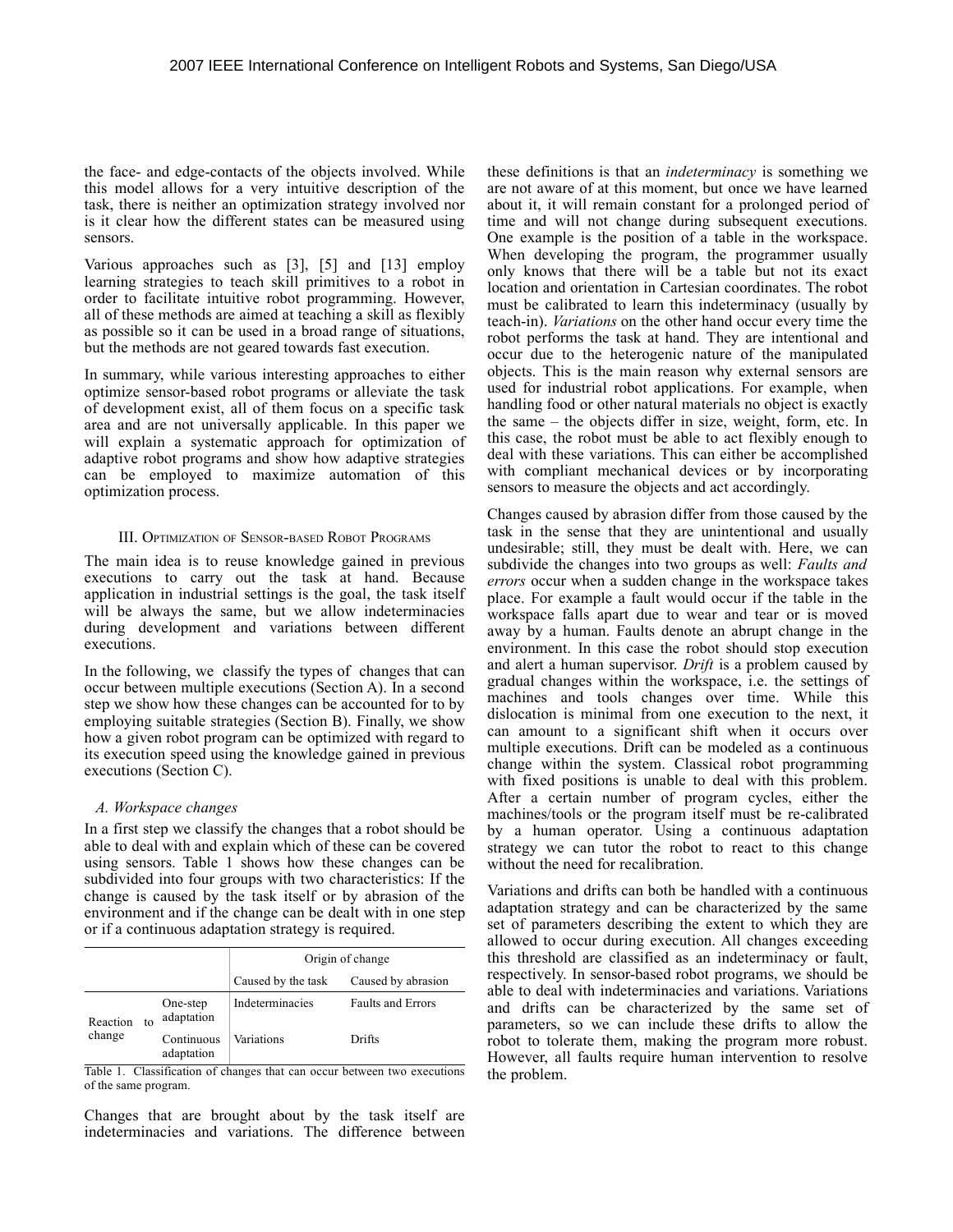## *B. Learning to deal with changes in the environment*

In sensor-based robot programs, it is impossible to model the drift in the environment since it is unknown. Variations will be modeled explicitly by the programmer. The parameters for these models are extracted by a long series of tests until they are good, i.e. fast enough to warrant industrial application. In our system, one model describing both variations and drift is empirically acquired and learned by the robot during multiple executions of the program. To achieve this, we incorporate adaptation strategies into the system.

Initially the robot has little or no knowledge about the workspace. Execution will therefore be successful but very slow because the variation/drift model is very vague. Sensor information gained during the execution is used to update the world model of the workspace. Afterwards optimization strategies are employed that use the updated world model to reduce uncertainties and speed up execution (Figure 1). This process will be repeated in every execution.



Figure 1. Structure of the learning and adaptation cycle. Initially, the world model is unknown so adaptation strategies can only facilitate slow execution. After multiple executions the world model becomes more and more detailed, producing enough knowledge to enable the adaptation strategies to allow for fast execution.

There are two important things a robot can learn: The first is the general position and the trajectory leading to the target position. In Table 1 these are identified as indeterminacies. The second is the (allowed) variations and the drift it should be able to deal with. We do not require the robot to learn high-level concepts such as a general peg-in-hole skill.

To ease programming, the developer should not have to deal with specifying indeterminacies but rather should give general instructions on how to resolve these indeterminacies, for example using commands like "touch the table, then search for the hole on the table". This results in a calibration; the robot will search for this hole during the first execution and store its location in a database so this search will be performed only once. This calibration can be regarded as a kind of one-step-adaptation. In an open-loop system, this is all that has to be done as no sensors are needed to further control the movement of the robot unless we assume that there may be drift in the workspace.

In a closed-loop system additional variations will occur. Here, movements can be triggered and stopped based on sensor information. In this case the robot can learn optimal threshold values for the sensor data to start and stop the movement as, proposed by Schlechter [9]. Another property the robot can learn is how to minimize the uncertainty model for a given location, so that the search for that location is sped up. During the first iterations these models will cover a large area. Accordingly, the time required for the search is extensive. The more exact the model becomes, the faster the search can be executed.

Before we show how to use this knowledge to actually optimize the robot program, we classify optimization strategies according to the influence they have on the robot's behavior during execution.

# *C. Adaptation strategies*

For any given robot program, we can divide the task of optimizing this program into four layers of abstraction with respect to the execution speed (Table 2). The higher the layer, the more the internal structure of the program will be changed. Note that we only deal with optimization of the program code itself. Neither do we re-arrange the workspace nor do we introduce new mechanical devices, such as better sensors or intelligent robots.

| Layer of<br>abstraction | Type of optimization                     |                               |  |  |
|-------------------------|------------------------------------------|-------------------------------|--|--|
|                         | Open loop                                | Closed loop                   |  |  |
| 4                       | Execution order of logical task-steps    |                               |  |  |
| 3                       | Interval points of transfer<br>movements | Sensor-dependent<br>positions |  |  |
| $\mathcal{L}$           | Trajectories                             | Controlled movements          |  |  |
| 1                       | Acceleration and velocity profiles       |                               |  |  |
|                         | Unoptimized robot program                |                               |  |  |

Table 2. Layers of abstraction for the optimization of industrial robot programs. On the lowest layer we have the program "as it is". No optimization has taken place yet. The increasing layers imply more and more significant changes to the behavior of the robot.

The lowest layer (zero) represents the robot program in its original state, i.e. no optimization has taken place yet.

In the first layer, we can optimize the acceleration and velocity profiles along the trajectories of the robot. Usually every (transfer-)movement can be separated into three parts: The departure from the environment, the transfer itself and finally the approach to the environment. Various methods exist to determine the optimal trajectory (and subsequently the corresponding acceleration profile) for two given positions, e.g. [14] and [8].

In the second layer we deal with the task of calculating the "best" - either the shortest or the fastest - route to a given goal position. Here, we must distinguish between two categories: Open-loop movements and closed-loop movements. In the case of an open-loop movement, the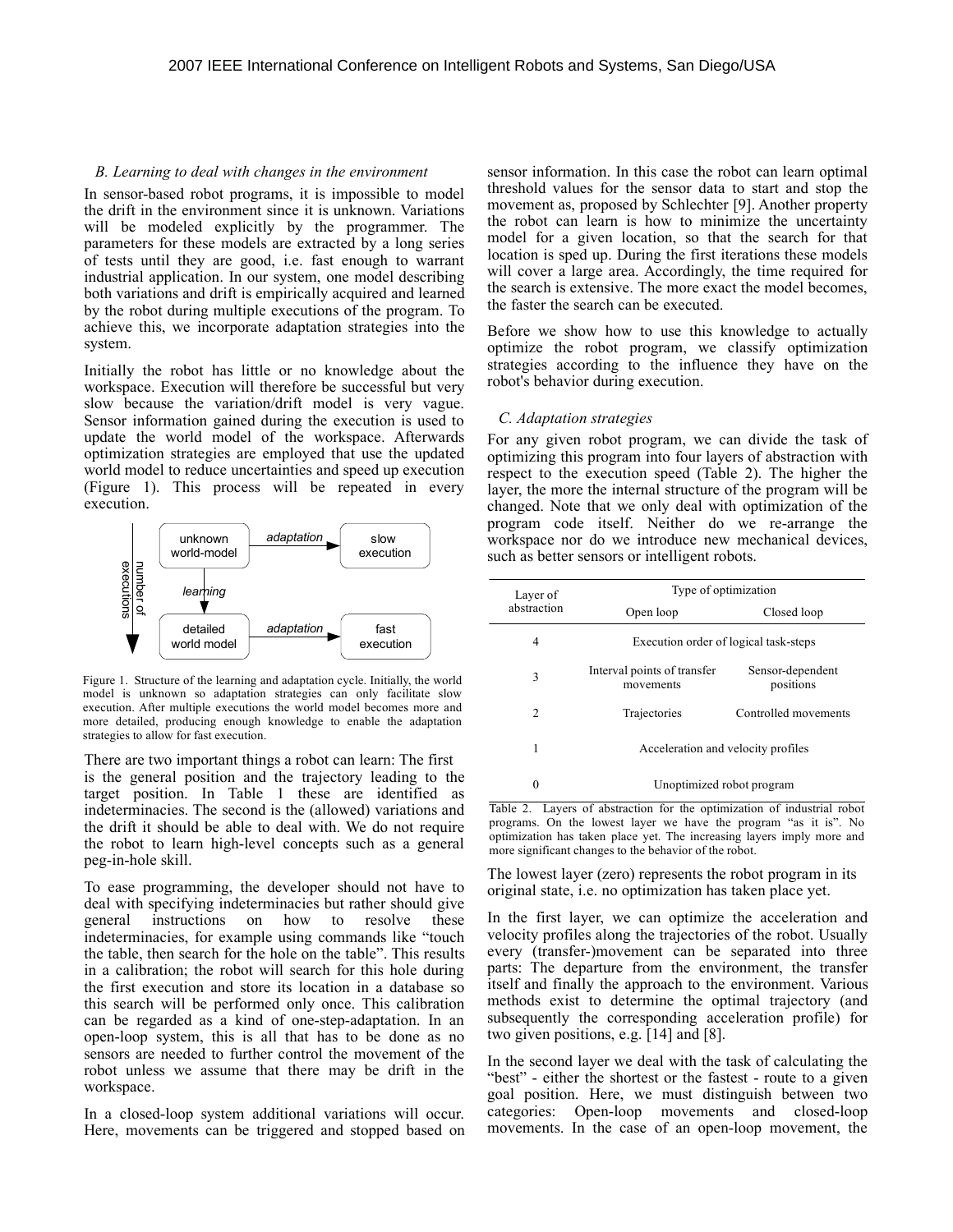optimal route is the best trajectory between the actual position and the goal position, as there are no external constraints on the trajectory or the goal position. Once again, if the positions are known, we can use existing methods such as in [14] to calculate the optimal trajectory. However, if we need sensor information to accomplish the movement, as is the case in a closed-loop program, we need to optimize the control itself. This is accomplished by minimizing the "overshoot" in every execution cycle of the controller.

In the third layer of abstraction we optimize the positions themselves. Once again it is useful to distinguish between open-loop and closed-loop programs. If the applicationspecific positions are fixed and will not change between repeated executions of the program, there is no possibility for optimization. However, it may be useful to determine better interval positions that may result in a shorter overall trajectory to the goal position. In the case of a closed-loop program, the position is dependent on the sensor information available. A typical example is the hole in a peg-in-hole task. Here the robot is guided to the exact location of the hole by a sensor. Another example is movements that are started or stopped by the sensor to compensate for environmental uncertainty. Two possible approaches for optimization are to either re-calculate the starting position of the search to place it closer to the goal position - thus reducing the time required for the search - or to determine better-suited threshold values for sensorcontrolled movements to prevent errors, i.e. a false decision to start or stop a movement.

In layer four of the abstraction diagram we can reorder certain logical parts of the program to reduce waiting time or generate better paths along multiple positions. It may also be possible for the robot to execute another task while waiting for a machine to finish processing of an object. While this level still defines an optimization on the software-side of the system, it requires external knowledge about the structure of the task, e.g. which robot commands must be treated as an entity and pre-conditions that must be met before another part of the task can be executed.

It should be noted that the optimization at a high layer of abstraction produces the possibility for optimization at lower layers as well. For example, if we compute a new position which is somehow better suited for the task at hand, we can also re-calculate the trajectory leading to that position and subsequently the acceleration profile for that new trajectory.

This layering of optimization strategies is purely theoretical so far. Up to now the decision to optimize the program is nearly always made by a human supervisor who selects a certain strategy out of the various algorithms mentioned in Sections II and III and applies them to a designated part of the program. In this system we propose that this optimization be performed automatically every time the task has been completed. The developer only marks the areas and layers of abstraction where optimization is

| Length of motion | Factor by which acceleration is scaled |           |           |  |
|------------------|----------------------------------------|-----------|-----------|--|
|                  | 1                                      | 0.9       | 0.8       |  |
| 1 <sub>cm</sub>  | 0.271                                  | 0.287     | 0.288     |  |
|                  | $(100\%)$                              | $(106\%)$ | $(106\%)$ |  |
| $10 \text{ cm}$  | 0.736                                  | 0.751     | 0.767     |  |
|                  | $(100\%)$                              | $(102\%)$ | $(104\%)$ |  |
| 50 cm            | 1.696                                  | 1.728     | 1.760     |  |
|                  | $(100\%)$                              | $(102\%)$ | $(104\%)$ |  |

Table 3: Required time for a motion of a given length and a set maximum acceleration. The values in brackets denote the change in percent to the reference motion (factor 1).

|                                | Factor by which trajectory is scaled |                |              |
|--------------------------------|--------------------------------------|----------------|--------------|
|                                |                                      | 11             | 12           |
| Time elapsed                   | 2.57 s                               | 3.16 s         | 3.40 s       |
|                                | $(100\%)$                            | $(123\%)$      | $(132\%)$    |
| Total of joint- $36.1^{\circ}$ | $(100\%)$                            | $39.2^{\circ}$ | $41.8^\circ$ |
| rotations                      |                                      | $(109\%)$      | $(116\%)$    |

Table 4: Required time and total sum of degrees covered by all robot joints during a PTP motion between two points. The values in brackets denote the change in percent to the reference motion (factor 1). The length of the trajectory is scaled by adding a virtual interval position which is covered by the trajectory.

permitted while the actual optimization itself is done by the computer.

We thus provide an easier and faster method to develop adaptive robot programs that can reach acceptable execution times.

#### IV. MEASURING THE POTENTIAL FOR ADAPTATION

In this section, we will explain some experiments conducted to examine to which degree a given robot program may be optimized along the layers described in Section III.

When deciding to optimize a given robot program the programmer must decide which parts of it should be improved. Usually he will choose those parts in which he believes execution time can be gained. To be able to deal with this situation analytically, we have set up some basic experiments for each layer described in section III. The idea is to define a typical situation and a very good (if not the best) solution to it. We will then downgrade this solution by a certain measure and see how much longer the robot requires to reach its goal. We think that in most cases this reasoning works the other way round as well, that is, the same amount of time is gained when the solution is improved by the same measure. The goal is to have some kind of chart that tells us for which layers an optimization is auspicious and in which cases the amount of time required to find an optimization may not offset the benefits. All experiments were conducted on a Stäubli RX130 robot with the monitor speed set to 10. The sensor we have used is a wrist-mounted force/torque sensor 90M31A from JR3.

For the lowest layer we set up an experiment where the robot moves along a given trajectory using the square wave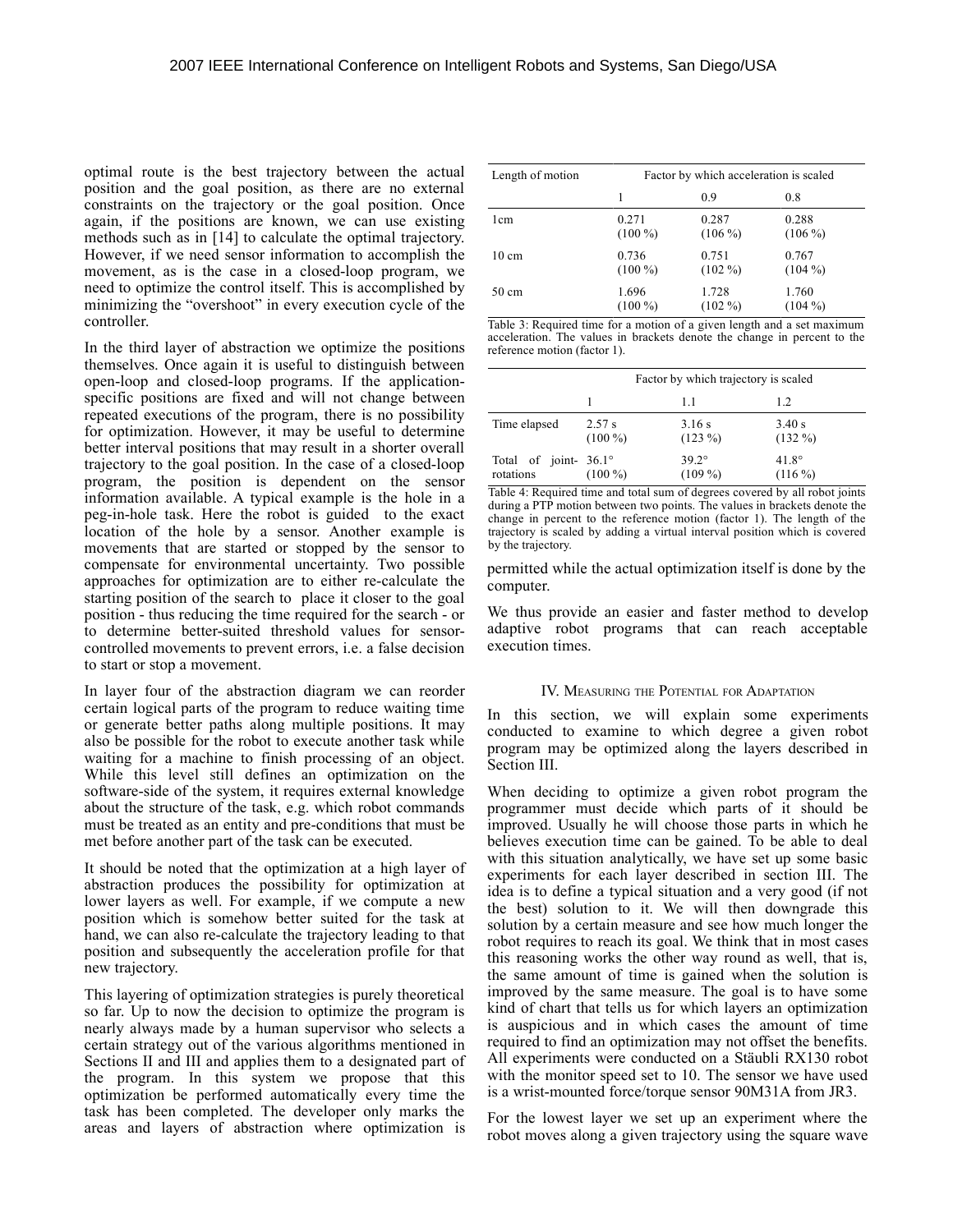acceleration profile provided by the manufacturer. The only parameter modifiable for this profile is the maximum allowable Cartesian acceleration. In the experiment, we perform a straight line motion between positions A and B. The goal position B is set to be either 1cm, 10cm or 50cm from the the starting position A, respectively. For each of these three motions, we use the maximum allowable acceleration and an acceleration speed reduced to 90% and 80% of the maximum value, respectively. We measure the time it takes the robot to complete the motion and calculate the percentage by which this differs from the fastest possible motion (Table 3) .

To measure the impact of a trajectory optimization in Layer 2 we set up a PTP trajectory between the given positions A and B. (Cartesian motions are omitted since they are always slower than PTP motions.) We then scaled the length of this trajectory in joint space by adding a virtual interval position C on a continuous path and moving this position so that the resulting overall trajectory from A to B in joint space is stretched by a factor of the original length. We measured the time the robot required to complete the motion and the overall sum of degrees that all joints rotated during the motion execution (Table 4).

The experiment used to measure the impact of an optimization of interval points for complex trajectories (Layer 3) is similar to the one described above. However, instead of using a PTP motion, which essentially moves all joints of the robot regardless of external constraints (Layer 2), here we typically employ straight-line motions to navigate around obstacles. A typical example is a pick-andplace operation where the robot has to move the grasped object around an obstacle to reach the goal position (Figure 2). The better the intermediate position C is chosen, the shorter the overall trajectory will be. Thus, for this experiment we set up a pick-and-place operation and measured the time it takes the robot to move from starting position A to goal position B using a continuous path motion covering the intermediate position C. We scaled the length of the trajectory by shifting position C and measured the time it takes to complete the motion as well as the total number of joint rotations of the robot (Table 5).

To measure the impact of sensor-controlled movements (Layer 2, closed-loop), we set up an experiment that moves the robot a set distance along the surface of a table. For simplicity's sake, we used a PID controller and determined reasonable values for the proportional, integral and derivative parts, so that the movements appear fluid to the human eye. We then scaled this value by 10% and 20% respectively and measured the time and the total number of joint rotations that occurred while performing this sensorcontrolled movement (Table 6).

In the case of sensor-dependent positions (Layer 3, closed loop), there are actually two parameters we can vary: The first is the speed of the movement itself and the second is the threshold value of the sensor, which tells us if we have reached the goal position. As in the other experiments, we



Figure 2: Experimental setup for Layer3. The robot moves from A to B, avoiding the obstacle by employing the intermediate position C. For this experiment, we moved C outwards from the dotted trajectory so that the resulting overall trajectory from A to B was elongated by a set factor.

|                              | Factor by which trajectory is scaled |              |              |
|------------------------------|--------------------------------------|--------------|--------------|
|                              |                                      | 1.1          | 1.2          |
| Time elapsed                 | 2.57 s                               | 3.34 s       | 3.47 s       |
|                              | $(100\%)$                            | $(130\%)$    | $(135\%)$    |
| Sum of joint- $36.5^{\circ}$ | $(100\%)$                            | $38.9^\circ$ | $41.0^\circ$ |
| rotations                    |                                      | $(107\%)$    | $(112\%)$    |

Table 5: Required time and total sum of degrees covered by all robot joints during a pick-and-place motion between two points A and B with intermediate position C. The trajectory-length is scaled by moving C. The values in brackets denote the change in percent to the reference motion.

|                              | Factor by which PID parameters are scaled |              |                |
|------------------------------|-------------------------------------------|--------------|----------------|
|                              |                                           | 11           | 12             |
| Time elapsed                 | 16.98 s                                   | 17.12 s      | 17.20 s        |
|                              | $(100\%)$                                 | $(101\%)$    | $(101\%)$      |
| Sum of joint- $37.0^{\circ}$ | $(100\%)$                                 | $37.2^\circ$ | $37.2^{\circ}$ |
| rotations                    |                                           | $(100\%)$    | $(100\%)$      |

Table 6: Required time and total sum of degrees covered by all robot joints for a PID controlled move along a surface of X centimeters. The values in brackets denote the change in percent to the reference motion (factor 1).

|              | Factor by which movement speed is scaled |                      |                      |
|--------------|------------------------------------------|----------------------|----------------------|
|              |                                          | 11                   | 12                   |
| Time elapsed | 62.81 s<br>$(100\%)$                     | 62.85 s<br>$(100\%)$ | 62.83 s<br>$(100\%)$ |
| Overshoot    |                                          | 0.1 <sub>mm</sub>    | $0.2 \text{ mm}$     |

Table 7: Required time and overshoot of the the tool-tip compared to the original motion for a force-guarded move onto a flat surface. The values in brackets denote the change in percent to the reference motion (factor 1).

|                             | Factor by which route is worse than optimal route |               |           |
|-----------------------------|---------------------------------------------------|---------------|-----------|
|                             |                                                   | 11            | 12        |
| Time elapsed                | 50.81s                                            | 60.20 s       | 59.20 s   |
|                             | $(100\%)$                                         | (118%)        | (117%)    |
| Sum of joint- $308.8^\circ$ | $(100\%)$                                         | $498.3^\circ$ | 530.2°    |
| rotations                   |                                                   | $(161\%)$     | $(172\%)$ |

Table 8: Required time and total sum of degrees covered by all robot joints for a route along all corners of a cube with a side length of 20 cm. Three different routes were used: The shortest, and two routes which are among the top ten percent and top twenty percent of all possible routes respectively. The values in brackets denote the change in percent to the reference motion.

|             | Layer of optimization |        |        |      |  |
|-------------|-----------------------|--------|--------|------|--|
|             |                       |        |        |      |  |
| Open loop   | $3\%$                 | $22\%$ | $30\%$ | 18 % |  |
| Closed loop |                       | $1\%$  | $0\%$  |      |  |

Table 9: Possible gain on each layer of optimization if the corresponding parameters are optimized by 10 %.